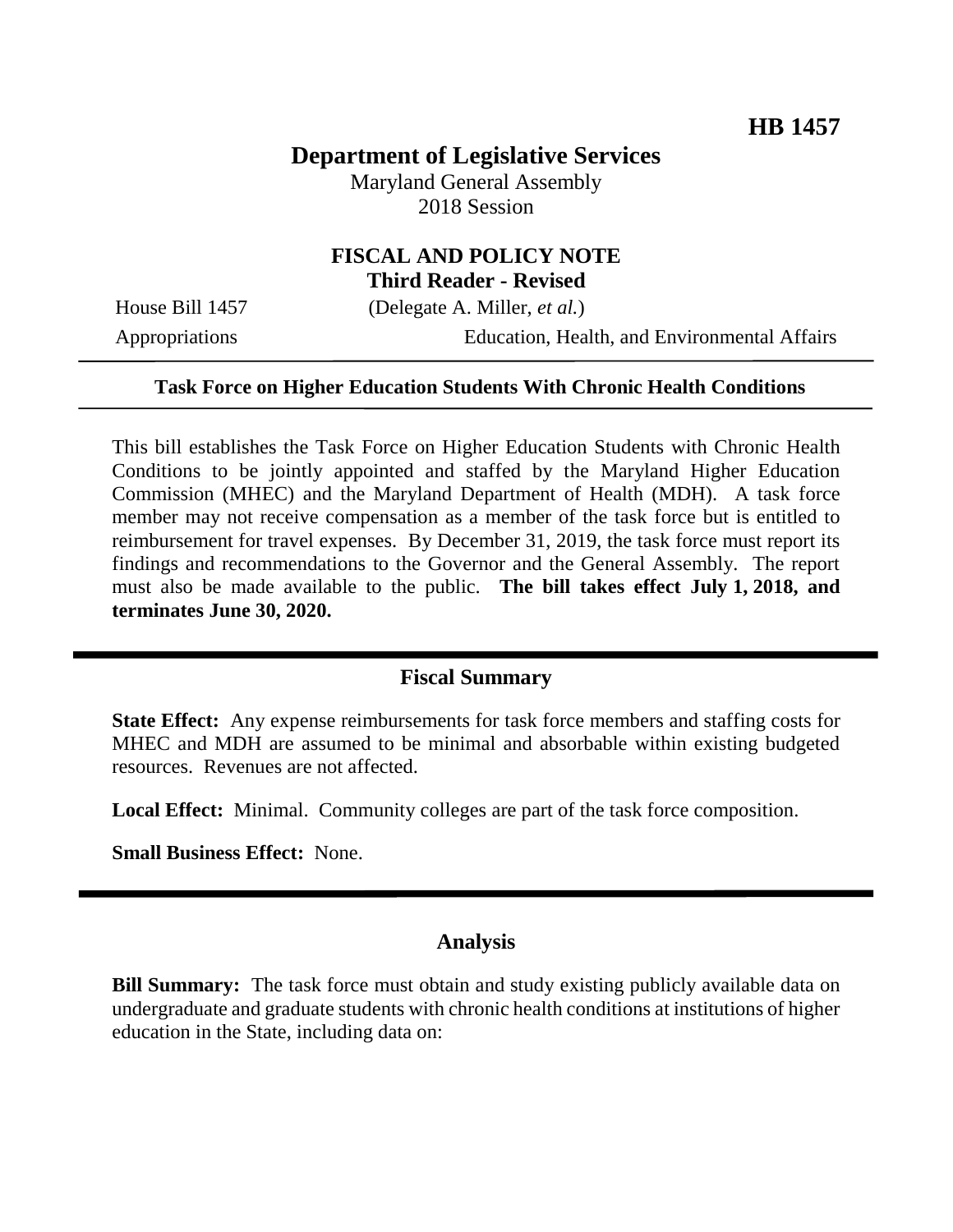- the demographics of students with chronic health conditions;
- the types of chronic physical, mental, and behavioral health conditions experienced by students;
- challenges faced by students with chronic health conditions;
- existing policies at institutions of higher education addressing the rights and needs of students with chronic health conditions; and
- available programs and resources at institutions of higher education for students with chronic health conditions.

The task force must make recommendations on:

- enhancing and continuing systematic data collection on students with chronic health conditions;
- eliminating existing challenges and accommodating the needs of students with chronic health conditions to ensure they receive reasonable, effective, and appropriate higher education in the State; and
- meeting the long-term resource demands of and the need for programs for students with chronic health conditions.

The task force may use State, federal, and academic resources to carry out its duties under the bill, including obtaining policies on accommodating students with chronic health conditions from institutions of higher education within the State or in other states.

**Current Law/Background:** The University System of Maryland (USM) does not have a policy specifically addressing the accommodation of students with chronic health conditions. The Department of Legislative Services also reviewed the policies of several large USM institutions and did not find such a policy. USM [policy](http://www.usmd.edu/regents/bylaws/SectionVI/VI100.html) does require that all policies, programs, and activities of the university system be in conformity with all pertinent federal and State laws on nondiscrimination regarding race, color, religion, age, national origin, sex, and disability. Many institutions have more detailed nondiscrimination and/or accommodation policies, such as the University of Maryland, College Park Campus [policy.](https://www.president.umd.edu/sites/president.umd.edu/files/documents/policies/VI-1.00D_3.pdf)

## **Additional Information**

**Prior Introductions:** None.

**Cross File:** None.